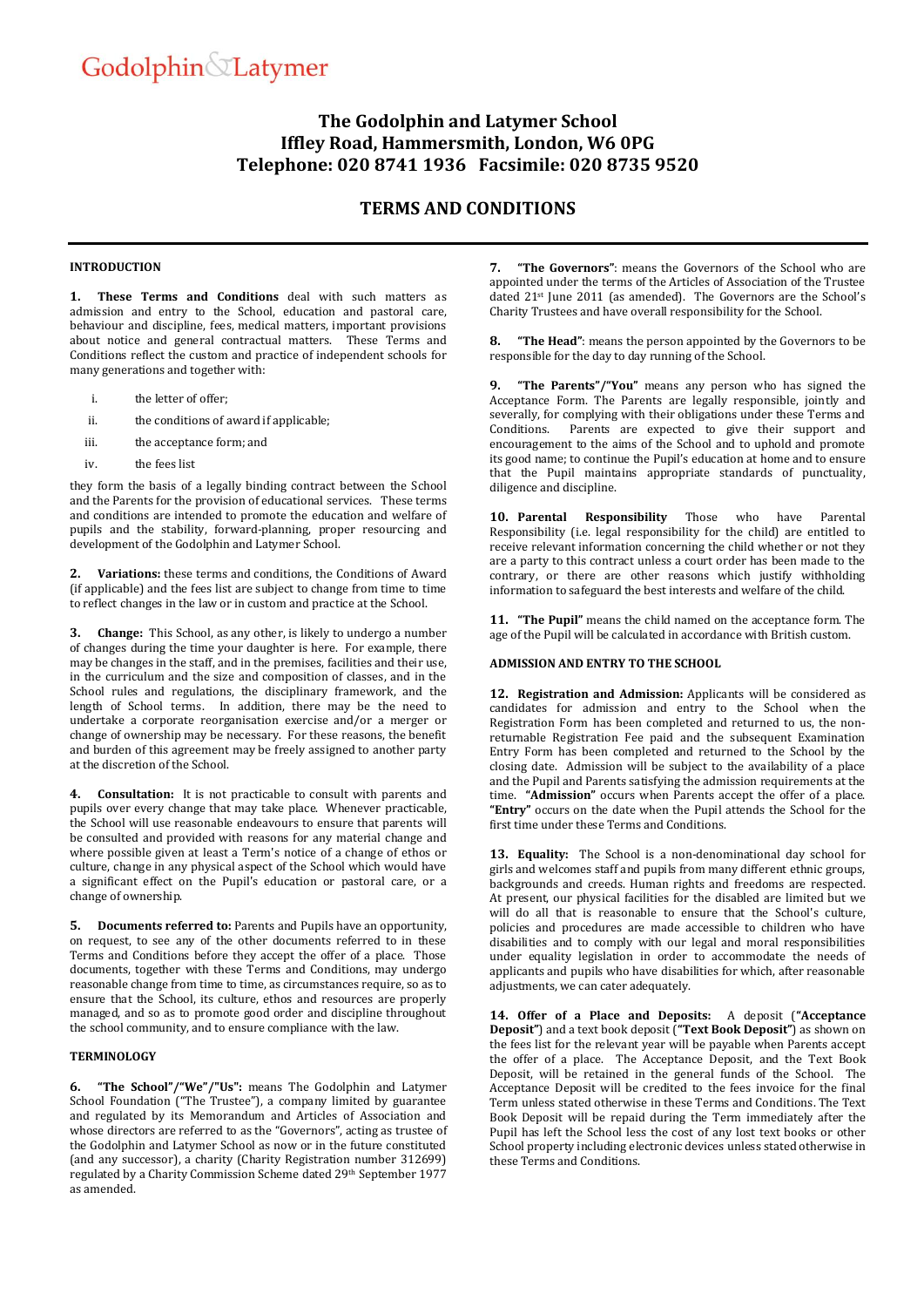**15. Additional deposit:** For reasons of administration, the right is reserved to require payment by parents of an additional deposit (Additional Deposit), as shown on the fees list for the relevant year, in the case of a pupil whose normal residence is outside the United Kingdom. The Additional Deposit will be retained in the general funds of the School until the Pupil leaves and will be repaid by means of a credit without interest to the final payment of Fees or other sums due to the School on leaving, unless stated otherwise in these terms and conditions.

**16. Immigration:** The School does not currently sponsor international students under a Child Student visa licence. The Parents must inform the Head when returning a completed registration form or at any other time if their child does not have the right to live and study in the United Kingdom. It shall be the Parents' responsibility at all times to ensure that their child has the appropriate immigration permission to live in the United Kingdom and to study at the School. Please also see clause 103.

#### **PASTORAL CARE**

**17. Definition:** Pastoral care is a thread that runs throughout all aspects of life at this School and is directed towards the happiness, success, safety and welfare of each Pupil and the integrity of the school community.

<span id="page-1-1"></span>**18. Complaints:** expression of dissatisfaction about action taken, or a lack of action by the School where the Parents seek action by us must be notified immediately to the School as soon as practicable. A copy of the School's Complaints Procedure can be supplied on request.

<span id="page-1-0"></span>**19. The School's Commitment:** We will do all that is reasonable to safeguard and promote the Pupil's welfare and to provide pastoral care to at least the standard required by law in the particular circumstances. We will respect the Pupil's human rights and freedoms which must, however, be balanced with the lawful needs of the school community and the rights and freedoms of others. The Parents agree that the Head has the right to require the Pupil to remain away from the School temporarily at the home of her Parents or education guardian if she considers that the Pupil's presence at the School presents a risk to the Pupil herself or to any other pupil. Please also see the section below on Behaviour and Discipline.

**20. Pupil's Rights:** A Pupil, if of sufficient maturity and understanding, has certain legal rights which the School must observe. These include the right to give or withhold her consent in a variety of circumstances and certain rights of confidentiality and, usually, the right to have contact with both Parents. If a conflict of interest arises between the Parent and the Pupil, the rights of, and duties owed to, the Pupil will in most cases take precedence over the rights of, and duties owed to, the Parents.

**21. Head's Authority:** The Parents authorise the Head to take and/or authorise in good faith all decisions which the Head considers on proper grounds will safeguard and promote the Pupil's welfare.

**22. Ethos:** The ethos of this School is to foster good relationships between pupils and between members of the staff and the Pupils. Bullying, harassment, victimisation and discrimination will not be tolerated. The School and its staff will act fairly in relation to the Pupils and Parents and we expect the same of the Pupil and the Parents in relation to the School or its staff.

**23. Physical Contact:** The Parents consent to such physical contact with the Pupil:

- i. as may accord with good practice; or
- ii. as may be appropriate and proper for teaching and instruction; or
- iii. for providing comfort to the Pupil in distress; or
- iv. to maintain safety and good order; or
- v. in connection with the Pupil's health and welfare.

The Parents also consent to the Pupil participating in contact and noncontact sports and other activities as part of the normal School programme or extra-curricular programme. The Parents acknowledge that while the School will provide appropriate supervision the risk of injury cannot be eliminated.

**24. Disclosures:** The Parents must, as soon as possible, disclose to the School in confidence:

- i. any known medical condition, health problem or allergy affecting the Pupil;
- ii. any history of a learning difficulty on the part of the Pupil or any member of her immediate family;
- iii. any disability, special educational need or any behavioural, emotional difficulty and / or social difficulty on the part of the Pupil;
- iv. any family circumstances, court proceedings or court order which might affect the Pupil's welfare or happiness; v. any concerns about the Pupil's safety;
- vi. any significant change in the financial circumstances of the Parents in receipt of a bursary from the School;
- vii. if it is the Parents' intention that the Pupil is to be cared for and accommodated by someone who is not a close relative for a period of 28 days or more.

**25. Confidentiality:** The Parents authorise the Head to override their own and (so far as they are entitled to do so) a Pupil's rights of confidentiality and to impart confidential information on a "need-toknow" basis where necessary to safeguard or promote a Pupil's welfare or to avert a perceived risk of serious harm to the Pupil or to another person at the School. The School reserves the right to monitor the Pupil's use of e-mail, the internet and mobile electronic devices while she is at the School. Please see the School's Code of Conduct for Pupils' Use of ICT

**26. Special Precautions:** The Head needs to be aware of any matters that are relevant to the Pupil's safety and security. The Head must therefore be notified in writing immediately of any court orders or situations of risk in relation to the Pupil for whom any special safety precautions may be needed. Parents may be excluded from School premises if the Head, acting in a proper manner, considers such exclusion to be in the best interests of the Pupil or any other member of the School community.

**27. Leaving School Premises:** The School will do all that is reasonable to ensure that the Pupil remains in the care of the School during School hours but we cannot accept responsibility for the Pupil if she leaves the School premises in breach of the School's Code of Conduct. The School is not legally entitled to prevent a Pupil aged 16 years or over from leaving School premises during School hours.

**28. Residence During Term Time:** The Pupil is required during term time to live with a Parent or legal guardian or with an education guardian acceptable to the School. The Head must be notified in writing immediately if a Pupil will be residing during term time under the care of someone other than a Parent or her education guardian.

**29. Communications from Parents:** Communications or instructions from one of the Parents or any person with Parental Responsibility shall be deemed by the School to be received from both Parents unless there is clear evidence of a contrary view. This requirement does not apply to the giving of notice for the cancellation of a place or the withdrawal of the Pupil from the School. Those persons who are required to consent to or to give Notice of Cancellation or Withdrawal are set out in clause [92](#page-5-0) below.

**30. Absence of Parents:** When both Parents will be absent from the Pupil's home overnight or for a twenty-four hour period or longer, the School must be told in writing, the name, address and telephone number for twenty-four hour contact with the adult who will have the care of the Pupil.

**31. Education Guardians:** The Parents if resident outside the United Kingdom must before Entry appoint an education guardian for the Pupil in the United Kingdom who has been given legal authority to act on behalf of the Parents in all respects and to whom the School can apply for authorities when necessary. The School can accept no responsibility for the Pupil when she is in the care of the Parents or the Education Guardian. The Parents or the education guardian must make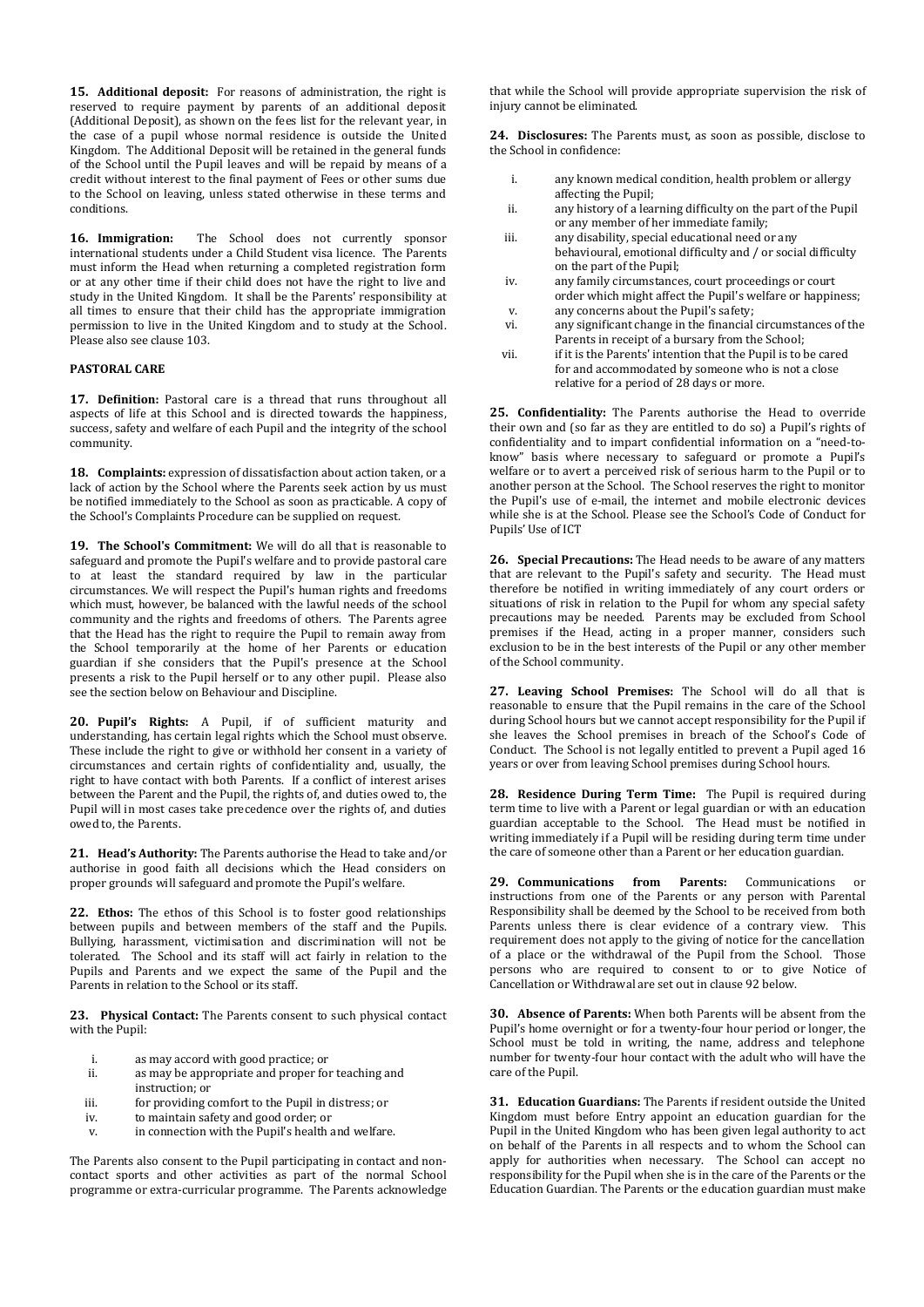holiday arrangements, including travel to and from the School, well in advance. The responsibility for choosing an appropriate education guardian rests solely with the Parents. The Parents are responsible in each case for satisfying themselves as to the suitability of an education guardian. The Parents shall immediately on appointment provide the School with up to date contact details for the appointed education guardian and shall immediately notify the School of any changes to those details.

**32. Absence from School:** Parents are requested not to make holiday arrangements that require pupils to miss days during termtime. If, in exceptional circumstances, the Parents wish the Pupil to be absent from the School, permission must be sought, in writing from the Senior Deputy Head (Pastoral) at least three days in advance.

**33. Pupils' Personal Property:** The Pupil is responsible for the security and safe use of all personal property including money, locker keys, watches, laptop computers, mobile electronic devices, musical instruments and sports equipment, and for property lent to them by the School. Parents should make appropriate insurance arrangements in each case. A Pupil may not bring any item of equipment on to school premises which runs off mains electricity without the prior written permission of the Bursar.

**34. Liability and Insurance:** Unless negligent or guilty of some other wrong doing causing injury, loss or damage, the School does not accept responsibility for accidental injury or other loss caused to the Pupil or the Parents or for loss or damage to property. The School undertakes to maintain those insurances that are prescribed by law. All other insurances are the responsibility of the Parents including insurance of the Pupil's personal property. The Parents are responsible for insurance of the Pupil's personal property whilst at School or on the way to and from School or any School sponsored activity away from School premises.

**35. Photographs or images (including video recordings):** The School may obtain and use photographs or images (including video recordings) of the Pupil for:

- i. use in the School's promotional material such as the
- prospectus, the website or social media;
- ii. press and media purposes;
- iii. educational purposes as part of the curriculum or extracurricular activities.

Please see 'How We Use Your Information' (the School's privacy notice for parents and pupils) for more information about how the School uses photographs and videos of pupils. The School may seek specific consent from the Parents before using a photograph or video recording of the Pupil where the School considers that the use is more privacy intrusive. Where the Pupil is of sufficient maturity (usually when aged 12 years or older) We may seek the Pupil's specific prior consent in addition to or instead of the Parents' consent. We would not disclose the home address of a Pupil alongside a photograph or video without the Parent's consent.

**36. Request for confidentiality:** The Parents may ask us to keep information about the Pupil confidential. For example, the Parents may ask us not to use photographs of the Pupil in promotional material or ask us to keep the fact that the Pupil is on the School roll confidential. If the Parents would like information about the Pupil to be kept confidential they must immediately contact the Bursar in writing, requesting an acknowledgment of their letter.

**37. Transport:** The Parents consent to the Pupil travelling by any form of public transport and/or in a motor vehicle driven by a responsible adult who is duly licensed and insured to drive a vehicle of that type.

### **EDUCATIONAL MATTERS**

**38. Provision of education:** The School will do all that is reasonable to provide an educational environment and teaching of a range, standard and quality which is suitable for each pupil and to provide education to at least the standard required by law in the particular circumstances. The School will exercise reasonable care and skill in providing educational services for the Pupil but cannot guarantee that the Pupil will achieve her desired examination results or that results will be sufficient to gain entry to other educational establishments.

**39. Organisation of the curriculum:** We reserve the right to organise the curriculum and its delivery in a way which, in the professional judgement of the Head, is most appropriate to the School community as a whole. The curriculum includes teaching which actively promotes the fundamental British values of democracy, the rule of law, individual liberty, and mutual respect for and tolerance of those with different faiths and beliefs. We will endeavour to inform the Parents of significant changes to the curriculum and the reasons for them as soon as practicable. If the Parents have specific requirements or concerns about any aspect of the Pupil's education or progress they should contact the Pupil's form teacher, or any other appropriate member of staff, as soon as possible, or contact the Head in the case of a serious concern.

**40. Progress Reports:** The School monitors the progress of each Pupil and reports regularly to Parents by means of meetings and full written reports. Where the Parents are separated or divorced duplicate reports will be issued and separate meetings with teaching staff can be arranged upon written request unless this is prevented by a court order or a pupil of sufficient maturity and understanding expresses a contrary wish.

**41. Personal, Social, Health and Economic Education:** All Pupils will receive personal, social, health and economic education appropriate to their age in accordance with the curriculum from time to time.

**42. Public Examinations:** The Head may, after consultation with the Parents and the Pupil, decline to enter the Pupil's name for a public examination if, when exercising professional judgement, the Head considers that by doing so the Pupil's prospects in other examinations would be impaired and/or if the Pupil has not prepared for the examination with sufficient diligence.

**43. Reports and References:** Information supplied to the Parents and others concerning the progress and character of the Pupil, and about examinations, further education and career prospects, and any references will be given conscientiously and with all due care and skill but otherwise without liability on the part of the School.

**44. Learning Difficulties:** The School shall do all that is reasonable to detect and deal appropriately with a learning difficulty which is considered to be a "special educational need". The School staff are not qualified to make a diagnosis of conditions such as those commonly referred to as dyslexia, or of other learning difficulties.

**45. Screening for Learning Difficulties:** The screening tests available to schools are indicative only: they are not infallible. Year 7 are screened during their first year and Parents will be notified if screening tests suggest the possible presence of a learning difficulty. An individual screening can be arranged with the Individual Learning Co-ordinator and may, if Parents wish, be followed up by a formal assessment by an Educational Psychologist, at their expense.

**46. Information about Learning Difficulties:** The Parents shall notify the Head when completing the Confidential Information Form, and subsequently in writing at any time if they are aware or suspect that a Pupil has a learning difficulty and the Parents must provide the School with copies of all written reports and other relevant information. The Pupil's place will be cancelled, or, once the Pupils has started, the Parents will be asked to withdraw the Pupil, without further charge if, in the professional judgement of the Head and after consultation with the Parents and with the Pupil (where appropriate), the School is unable to provide adequately for a Pupil's special educational needs. The School reserves the right to charge for the provision of additional teaching. where it is lawful to do so

**47. Moving up the School**: It is assumed that if the Pupil satisfies the relevant criteria at the time she will progress through the School and will ultimately complete the Upper Sixth Year (Year 13). Under normal circumstances Parents will be consulted before the end of each Spring Term if there is any reason why their daughter may be unable to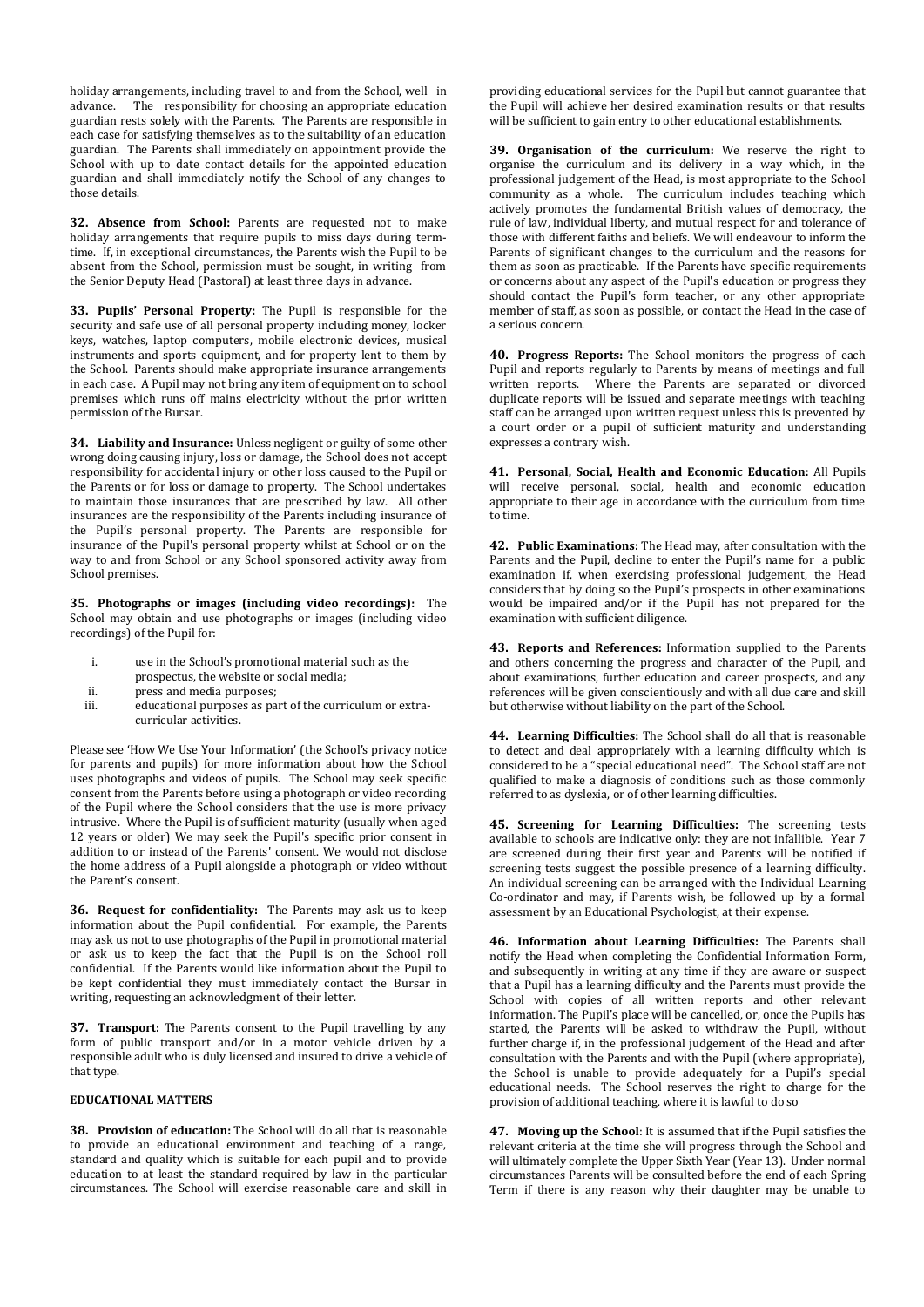satisfy the relevant criteria at the time. Similarly, it is expected that if the Parents intend to apply to another school or sixth form college for their daughter they will consult with the Head at the earliest opportunity. Unless the Pupil will be leaving at the end of Year 13 the Parents must give a Term's Notice in writing, in accordance with the Provisions about Notice (below) if they do not intend their daughter to proceed to the next stage of the School, or a term's Fees in lieu of Notice will be payable.

**48. Intellectual property:** Where the Pupil creates a copyright work, including where the work is created jointly with a member of staff or another pupil, the School may use that work for the purpose of promoting the interests of the School, including exhibiting it, publishing it in the School magazine or putting it or a copy of it on the School's intranet or public website.

**49. Pupil's work:** The Parents consent for themselves and (so far as they are entitled to do so) on behalf of the Pupil, to our retaining such work at the school premises until it is appropriate to release the work to the Pupil. This does not prejudice the Pupil's or the Parents' right to access their personal data under data protection law. We will take reasonable care to preserve the Pupil's work undamaged, but cannot accept liability for loss or damage caused to this or any other property of the Pupil by factors outside the direct control of the Head and staff.

**50. Consent for School Visits:** A variety of school visits will be provided for the Pupil. Parents will be provided with relevant information in advance of school visits. Unless Parents specifically notify the School in writing that they do not wish the Pupil to take part in a specific school visit, by signing the acceptance form or agreeing to be bound by these terms and conditions the Parents consent to the Pupil taking part in all school visits. These include:

- i. visits (including overnight or residential stays) which take place during the weekends or school holidays; or
- ii. non- routine off site activities and sporting fixtures which extend beyond the normal start and finish of the school day; or
- iii. adventure activities which may take place at any time; or
- iv. visits that cost less than £50.

The Parents agree that the Pupil shall be subject to School discipline in all respects whilst engaged in a School visit.

**51. The Cost of School Visits:** The School will advise the Parents in advance of any additional costs associated with a school visit, including those visits described in clause 50 (i) to 50(iii) above. The cost of such a visit or any visit with a cost in excess of that stated in clause 50 (iv) will be payable in advance and may be subject to a separate agreement. All additional costs of special measures necessary to protect the Pupil's safety and welfare, or to respond to breaches of discipline may be added to the bill. The School reserves the right to prevent the Pupil taking part in a school visit while overdue fees remain unpaid or if the Pupil leaves the School before the date of the visit.

## **BEHAVIOUR AND DISCIPLINE**

**52. School Regime:** The Parents accept that the School will be run in accordance with the authorities delegated by the Governors to the Head. The Head is entitled to exercise a wide discretion in relation to the School's Code of Conduct, policies and regime and will exercise those discretions in a reasonable and lawful manner and with procedural fairness when the status of the Pupil is at issue.

**53. Conduct and Attendance:** We attach importance to courtesy, integrity, good manners, good discipline and respect for the needs of others. The Parents warrant that the Pupil will take a full part in the activities of the School, will attend each school day, will be punctual, will work hard, will be well-behaved and will comply with the School's Code of Conduct.

**54. The School's Code of Conduct** which applies will be published from time to time and is included in the Behaviour policy available on the website. The Parents are requested to read the Code of Conduct carefully with the Pupil before they accept the offer of a place.

**55. School Discipline:** The Parents accept the authority of the Head and of other members of staff on the Head's behalf to take all reasonable disciplinary or preventative action necessary to safeguard and promote the welfare of the Pupil and the School community as a whole. The School's policies on behaviour and discipline current at the time and published on the School website apply to all pupils at the School and at all times when the Pupil is in or at school, representing the School or wearing School uniform, travelling to or from School, on School-organised trips or associated with the School at any time. The policies shall also apply at all times and places in circumstances where failing to apply this policy may affect the health, safety or wellbeing of a member of the School community or a member of the public, have repercussions for the orderly running of the School or bring the School into disrepute.

**56. Investigative Action:** An allegation, complaint or rumour of misconduct will be investigated. The Pupil may be questioned and her belongings may be searched in appropriate circumstances. All reasonable care will be taken to protect the Pupil's human rights and freedoms. The Parents will be informed as soon as reasonably practicable after it becomes clear that the Pupil may face formal disciplinary action, unless the School is prevented from doing so by the police if they are involved. If considered necessary, the School may make arrangements for legal representation for the Pupil to be funded at the Parents' expense.

**57. Procedural Fairness:** Investigation of an allegation, complaint or rumour which could lead to the Expulsion, Removal or Withdrawal of the Pupil in any of the circumstances explained below shall be carried out in a fair and unbiased manner. All reasonable efforts will be made to notify the Parents or education guardian so that they can attend a meeting with the Head before a decision is taken in such a case. In the absence of the Parents or education guardian, the Pupil will be assisted by an adult (usually a teacher) of her choice.

**58. Divulging Information:** Except as required by law, the School and its staff shall not be required to divulge to Parents or others any confidential information or the identities of Pupils or others who have given information which had led to the complaint or which the Head has acquired during an investigation.

**59. Drugs and Alcohol:** The Pupil may be given the opportunity to provide a biological sample under medical supervision if involvement with drugs is suspected, or a sample of breath to test for alcohol consumed in breach of the School's Code of Conduct. A sample or test in these circumstances will not form part of the Pupil's permanent medical record.

**60. Sanctions:** The School's current policies on sanctions are available to the Parents on request before they accept the offer of a place. These policies may undergo reasonable change from time to time but will not authorise any form of unlawful activity. Sanctions may include a requirement to undertake menial, but not degrading, tasks on behalf of the School or external community, detention for a reasonable period, withdrawal of privileges, Suspension, or alternatively Removal or Expulsion.

**61. Definition of Sanctions:** In these Terms and Conditions "Suspension" means that a Pupil has been sent or released home for a limited period either as a disciplinary sanction or the Head requires her to remain away from the School in the circumstances described in clause [19](#page-1-0) above or pending the outcome of an investigation. "Withdrawal" has the meaning set out in clause [98](#page-6-0). "Expulsion" and "Removal" mean that the Pupil has been required to leave the School permanently in the circumstances described below. "Released Home" means that the Head has consented to the Pupil being away from School for a specified period.

**62. Expulsion:** The Pupil may be formally expelled from the School if it is proved on the balance of probabilities that the Pupil has committed a very grave breach of school discipline or a serious criminal offence. Expulsion is reserved for the most serious breaches. The Head shall act with procedural fairness in all such cases. The Head's decision to expel shall be subject to a Governors' Review if requested by the Parents. The Parents will be given a copy of the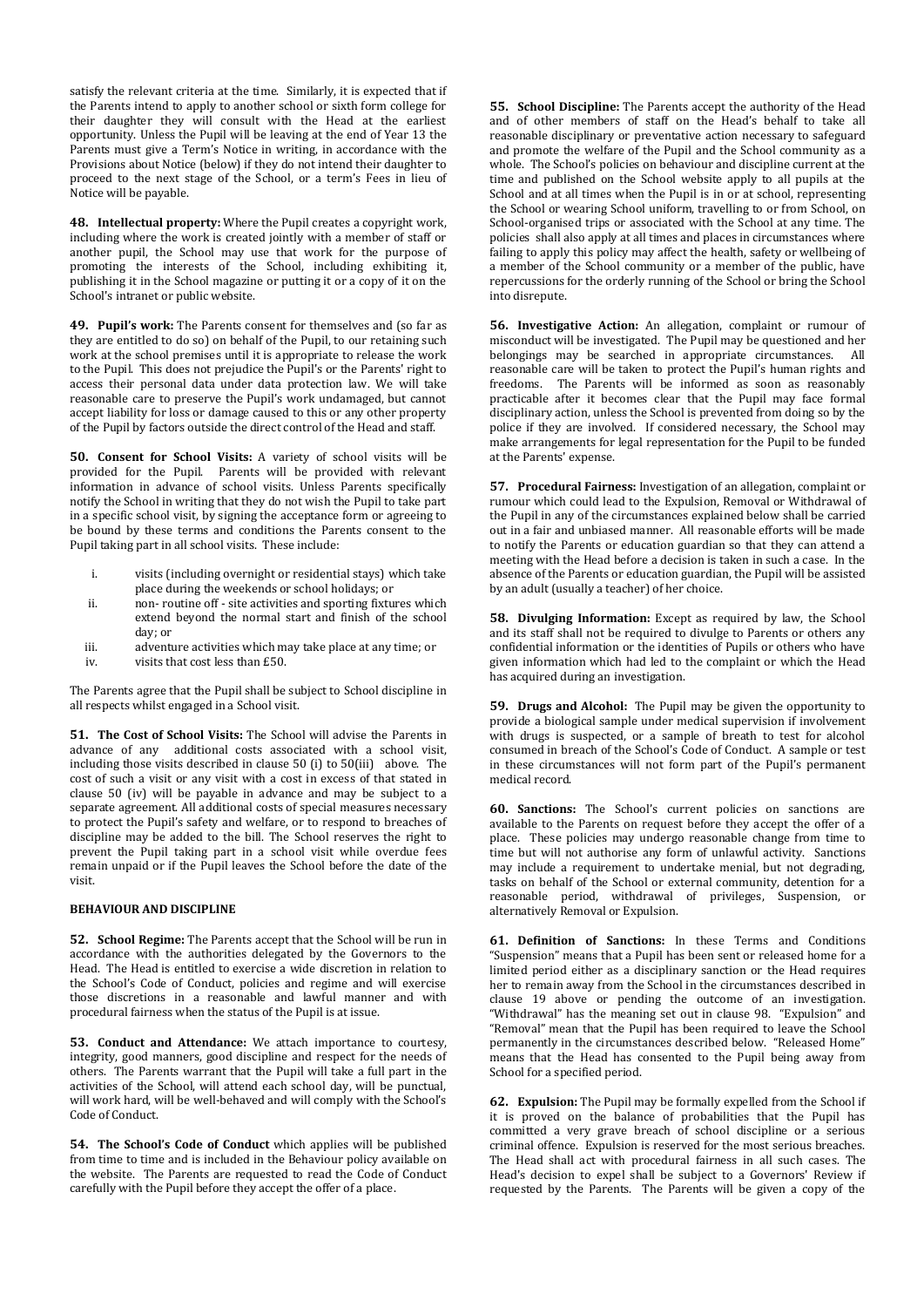Review procedure current at the time. The Pupil shall be suspended from the School pending the outcome of the Review. See clause [67](#page-4-0) and clause [68](#page-4-1) below.

<span id="page-4-3"></span>**63. Fees following Expulsion:** If the Pupil is expelled, there will be no refund of the Acceptance Deposit or Text Book Deposit or of the Fees for the current or past terms, but the Additional Deposit (if paid) will be refunded without interest less any sums owing to the School. There will be no charge to Fees in lieu of Notice but, save for any contrary provisions in any other agreement made between the Parents and the School, but arrears of Fees and other sums due to the School will be payable.

<span id="page-4-2"></span>**64. Removal in other Circumstances:** Parents may be required, to remove the Pupil permanently from the School, if, after consultation with the Parents and if appropriate the Pupil, the Head is of the opinion that:

- i. the Pupil has committed a breach or breaches of School rules or discipline for which Removal is the appropriate sanction; or
- ii. by reason of the Pupil's conduct, behaviour or progress, the Pupil is unwilling or unable to benefit sufficiently from the educational opportunities offered by the School and/or the community life offered by the School; or
- iii. if one or both of the Parents have treated the School or members of its staff or any member of the School community unreasonably; then

in these circumstances, and at the sole discretion of the Head, Withdrawal of the Pupil by the Parents may be permitted as an alternative to Removal being required. The Head shall act with procedural fairness in all such cases, and shall have regard to the interests of the Pupil and Parents as well as those of the School. The Head's decision to require the Removal of the Pupil shall be subject to a Governors' Review if requested by the Parents. The Parents will be given a copy of the Review procedure current at the time. The Pupil shall be suspended from the School pending the outcome of the Review. See clause [67](#page-4-0) and clause [68](#page-4-1) below.

**65. Fees Following Removal:** If the Pupil is removed in the circumstances described above (clause [64\)](#page-4-2) the rules relating to Fees shall be as set out in claus[e 63](#page-4-3) above save that the Acceptance Deposit, Text Book Deposit and Additional Deposit (if paid) will be refunded without interest less any sums owing to the School.

**66. Leaving Status:** The School reserves the right to record the leaving status of the Pupil on the Pupil's file immediately after expulsion or removal or withdrawal.

<span id="page-4-0"></span>**67. Governor's Review:** The Parents may request a review by Governors (Governor's Review) of a decision to expel or require the removal of the Pupil from the School (but not a decision to suspend the Pupil unless the suspension is for 11 School days or more, or would prevent the Pupil taking a public examination). The Head will advise the Parents of the Governors' Review procedure current at that time when she informs the Parents of her decision. A Governors' Review will be conducted under fair procedures in accordance with the requirements of natural justice.

<span id="page-4-1"></span>**68. Pupil's status pending Review:** If the Parents request a Governors' Review, the Pupil will be suspended from School until the review procedure has been completed. While suspended, the Pupil shall remain away from School and will have no right to enter School premises during that time without written permission from the Head.

**69. Complaints procedures:** A complaint as described in clause [18](#page-1-1) above but which does not involve an Expulsion or Removal of the Pupil must be made in accordance with the School's published complaints procedure, a copy of which is available on request. Every reasonable complaint shall receive fair and proper consideration and a timely response.

## **MEDICAL MATTERS**

**70. Medical declaration:** Before the Pupil enters the School the Parents will be asked to complete a Confidential Medical Questionnaire

concerning the Pupil's health and must inform the Head in writing if the Pupil develops any known medical condition, health problem or allergy, or will be unable to take part in games or sporting activities, or has been in contact with anyone with an infectious or contagious disease.

**71. Medical care:** The Parents must comply with the School Nurse's recommendations which may include a reasonable decision to release the Pupil home or to her education guardian when she is unwell.

**72. Medical Examination:** Pupils will have a routine health check carried out by the School Nurse usually during their first year at the School. Arrangements can be made on request for the Parents to be present but this is subject to the Pupil's consent if the Pupil is of sufficient maturity and understanding.

**73. Pupil's health:** The Head may at any time require a medical opinion or certificate as to the Pupil's general health where the Head considers it necessary as a matter of professional judgement in the interests of the Pupil and / or the School community. The Pupil if of sufficient age and maturity is entitled to insist on confidentiality which can be overridden in the Pupil's own interests or where necessary for the protection of other members of the School community.

**74. Medical Information:** Throughout the Pupil's time at the School, the School's medical team shall have the right to disclose confidential information about the Pupil if they consider that it is in the Pupil's own interests or necessary for the protection of other members of the School community. Such information will be given and received on a confidential, "need-to-know" basis.

**75. Emergency Medical Treatment:** The Parents authorise the Head to consent on behalf of the Parents to the Pupil's receiving emergency medical treatment where certified by an appropriately qualified person to be necessary for the Pupil's welfare and if the Parents cannot be contacted at the time.

**76. Medication:** If the Pupil requires medication for a specific and ongoing condition the Parents should ensure that the Pupil's medication is carried on their person for emergency use.

## **FEES**

**77. Definition: "Fee"** and **"Fees"** may include alone or in any combination any of the: Registration Fee, Acceptance Deposit, Additional Deposit, Text Book Deposit, fees for extra tuition, other extras such as clothing or equipment, photographs or other items ordered by the Parents or Pupil or charges arising in respect of school visits, or damage where the Pupil alone or with others has caused wilful loss or damage to School property or the property of any other person (fair wear and tear excluded) or bank charges arising from default in Fees payment or Late Payment charges if incurred.

**78. Payment of Fees:** The Parents jointly and severally agree to pay the Fees applicable to each Term directly to the School. Except where a separate agreement has been made between the Parents and the School for the deferment of payment of Fees, Fees for each Term are due and payable as cleared funds before the commencement of the School Term to which they relate. If an item on the fees invoice is under query, the balance of that fees invoice must be paid. The School reserves the right to refuse a payment if it is not satisfied as to the identity of the payer or the source of the funds.

**79. Payment of Fees by a Third Party:** An agreement with a third party to pay the Fees or any other sum due to the School does not release the Parents from liability if the third part defaults and does not affect the operation of any other of these Terms and Conditions unless an express release has been given in writing signed by the Bursar. The School reserves the right to refuse a payment from a third party.

**80. Indemnity:** If the School is required to pay all or part of any sum received from a third party credit provider on behalf of the Parents, the Parents shall indemnify the School against all losses, expenses (including legal expenses) and interest suffered or incurred by the School.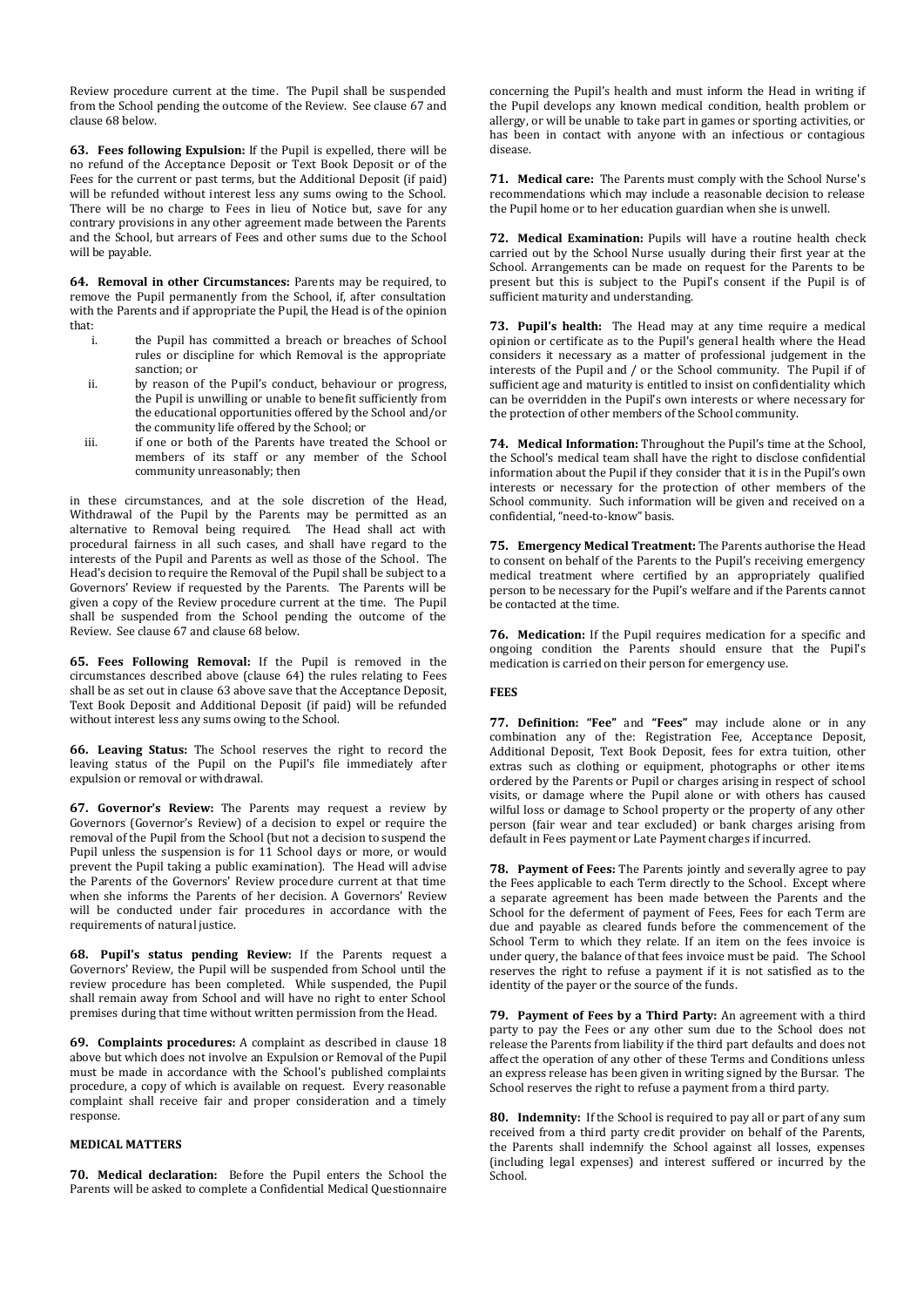**81. Refund or Waiver:** Save where there is a legal liability including liability under a court order or under the provisions of this agreement to make a refund or reduction Fees will not be refunded, reduced or waived if:

- i. the Pupil is absent through illness; or<br>ii. a Term is shortened or a vacation exte
- a Term is shortened or a vacation extended; or
- iii. the Pupil is released home before or after public examinations or otherwise before the normal end of a Term; or
- iv. the School is temporarily closed due to adverse weather conditions; or
- v. for any reason other than exceptionally and at the sole discretion of the Head in a case of genuine hardship.

See also Clauses [104](#page-6-1) to [107](#page-6-2) below for information about events beyond the control of the parties.

<span id="page-5-3"></span>**82. Exclusion for Non-Payment**: The School reserves the right to exclude the Pupil on three days' written notice if Fees are overdue for payment or if the Parents fail to provide information reasonably requested by the School about the identity of the payer of any Fees or the source of the funds. If the Pupil is excluded for a period of 28 days, she will be deemed withdrawn without Notice and a Term's Fees in lieu of Notice will be payable in accordance with clauses [91](#page-5-1) to 103 below. Exclusion in these circumstances is not a disciplinary matter and the right to a Governor's Review will not normally arise. The School may also withhold any information, character references or property while Fees remain overdue where it is lawful to do so.

<span id="page-5-2"></span>**83. Late Payment:** Save where alternative provisions for the payment of interest are contained in a separate consumer credit agreement made between the Parents and the School, simple interest may be charged on a day-to-day basis on Fees which are unpaid. The rate of interest charged will be at up to 1.5% per month accruing on a daily basis. The Parents shall be liable to pay all costs, fees, disbursements and charges including legal fees and costs reasonably incurred by the School in the recovery of any unpaid Fees regardless of the value of the School's claim.

**84. Part Payment**: Any sum tendered that is less than the sum due and owing may be accepted by the School on account only. Late payment charges may be applied to any unpaid balance of Fees, as set out in clause [83](#page-5-2) above.

**85. Appropriation:** Save where the Parents expressly state the contrary, the School shall allocate payments made to the earliest balance on the Fees account. The Parents agree that a payment made in respect of one daughter may be appropriated by the School to the unpaid account of any other daughter of those Parents.

**86. Instalment arrangements:** An agreement by the School to accept payment of current and / or past and /or future Fees by instalments is concessionary and will be subject to separate agreement(s) between the Parents and the School. Where there are inconsistencies between these terms and conditions and those of any instalment agreement or invoice issued by the School to the Parents (as applicable), the terms and conditions of the instalment agreement or the invoice shall prevail.

**87. Scholarships and Bursaries:** Every scholarship, exhibition, bursary or other award or concession is a discretionary privilege and is subject to high standards of attendance, diligence and behaviour on the Pupil's part and to the Parents treating the School and staff reasonably. The terms on which such awards are offered and accepted will be notified to Parents at the time of offer.

**88. Fee Increases:** Fees are reviewed annually and are subject to increase from time to time. If the Parents receive less than a Term's notice of a Fees increase they may give to the School written notice of withdrawal of the Pupil within 21 days and will not be liable to pay Fees in lieu of notice and the Acceptance Deposit, Text Book Deposit and Additional Deposit, if paid, will be refunded without interest less any sums owing to the School.

**89. Information about Fees:** The Parents acknowledge that the School may make enquiries of the Pupil's previous schools for

confirmation that all sums due and owing to such schools have been paid. The Parents also acknowledge that the School may inform any other school or educational establishment to which the Pupil is to be transferred if any Fees of this School are unpaid.

**90. Identity of Fees payer:** From time to time the School may need to obtain satisfactory evidence, such as sight of a passport, of the identity of a person who is paying Fees. The parties will comply with the School's Anti-Money Laundering policy, a copy of which is available from the School on written request.

#### **PROVISIONS ABOUT NOTICE**

<span id="page-5-1"></span>**91. Term:** means the period between and including the first and last days of the relevant school term.

<span id="page-5-0"></span>**92. Notice**: means (unless the contrary is stated in these terms and conditions) a term's written notice given by:

- i. both Parents; or
- ii. one of the Parents with the prior written consent of the other parent; and
- iii. in either case the prior written consent of any other person with Parental Responsibility where appropriate

before the first day of Term addressed to and received by the Head personally or the Bursar on the Head's behalf. It is expected that the Parents will consult with the Head before giving Notice to withdraw the Pupil. The Parents should contact the School if no acknowledgement of the Notice is received from the School within seven days, during term time, of the date of the Notice.

**93. A Term's Written Notice:** means Notice given before the first day of a Term and expiring at the end of that Term. A Term's Written Notice must be given if:

- i. the Parents wish to cancel a place after acceptance; or
- ii. the Parents wish to withdraw the Pupil who has entered the School; or
- iii. following the GCSE year or AS Level year, the Pupil will not return for the following year even if she has achieved the required grades.

**94. Fees in lieu of Notice** in circumstances where the Parents have not given a Term's Written Notice, Fees in lieu of Notice means Fees in full at the rate applicable for the next Term following withdrawal and not limited to the parental contribution in the case of a scholarship, exhibition, bursary or other award or concession. The Parents acknowledge that the requirement to pay one Term's Fees in lieu of Notice is necessary to promote financial stability at the School and to enable it to plan its staffing and other resources.

**95. Cancellation:** means the cancellation of a place at the School which has been accepted by the Parents and which occurs before the Pupil enters the School or where the Pupil does not enter the School. Please see clause [12](#page-0-0) above for details of when Entry to the School occurs.

**96. Cancelling Acceptance:** The cancellation of a place after acceptance can cause long term loss to the School if it occurs after other families have taken their decisions about schooling for their daughters. The School agrees to limit the liability of the Parents to:

- i. one Term's Fees at the rate payable for the Term of Entry (not limited to the parental contribution in the case of a scholarship, exhibition, bursary or other award or concession), less the Acceptance Deposit and Text Book Deposit, payable as a debt immediately if less than a Term's Written Notice of Cancellation has been given. The School reserves the right to offset the Additional Deposit, if paid, against the Term's Fees; or
- ii. the Acceptance Deposit and Text Book Deposit if more than a Term's Written Notice has been given.

Cases of serious illness or genuine hardship may receive special consideration on written request.